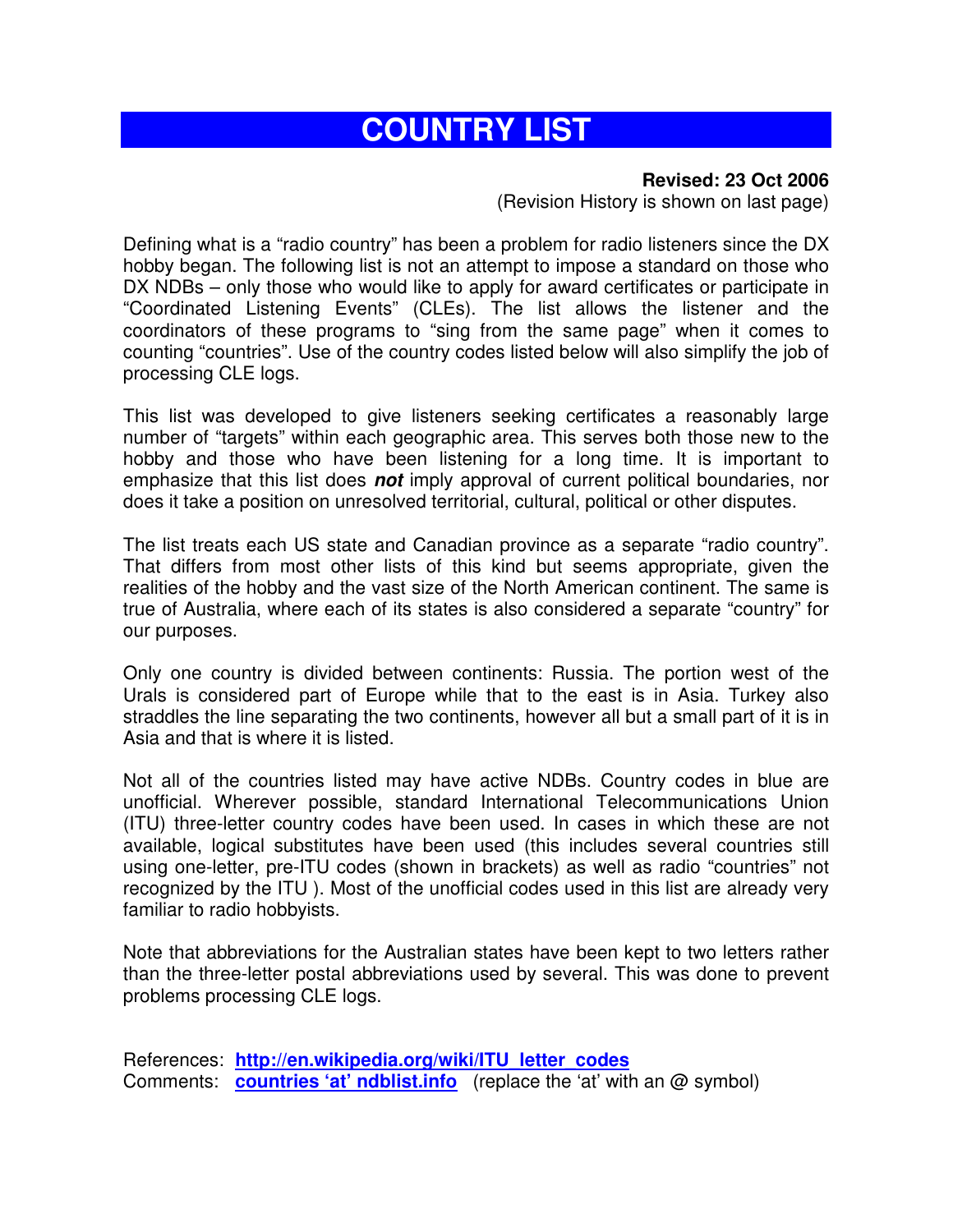| <b>NORTH AMERICA (66)</b>                                                                                                                                                                                                                                                                                                                                                                                                                                                                             | <b>ITU</b> |
|-------------------------------------------------------------------------------------------------------------------------------------------------------------------------------------------------------------------------------------------------------------------------------------------------------------------------------------------------------------------------------------------------------------------------------------------------------------------------------------------------------|------------|
| <b>ALASKA (US state)</b>                                                                                                                                                                                                                                                                                                                                                                                                                                                                              | <b>ALS</b> |
| <b>BERMUDA (UK)</b>                                                                                                                                                                                                                                                                                                                                                                                                                                                                                   | <b>BER</b> |
| <b>CANADA: (13)</b>                                                                                                                                                                                                                                                                                                                                                                                                                                                                                   | <b>CAN</b> |
| o Alberta (AB)<br>o British Columbia (BC)<br>o Manitoba (MB)<br>o New Brunswick (NB)<br>o Newfoundland & Labrador (NL)<br>o Northwest Territories (NT)<br>o Nova Scotia (NS)<br>o Nunavut (NU)<br>o Ontario (ON)<br>o Prince Edward Island (PE)<br>o Quebec (QC)<br>o Saskatchewan (SK)<br>o Yukon (YT)                                                                                                                                                                                               |            |
| <b>ST PIERRE ET MIQUELON (France)</b>                                                                                                                                                                                                                                                                                                                                                                                                                                                                 | <b>SPM</b> |
| <b>GREENLAND: (Denmark)</b>                                                                                                                                                                                                                                                                                                                                                                                                                                                                           | <b>GRL</b> |
| USA: (49 - Alaska & Hawaii counted separately)                                                                                                                                                                                                                                                                                                                                                                                                                                                        | <b>USA</b> |
| o Alabama (AL)<br>o Arizona (AZ)<br>o Arkansas (AR)<br>o California (CA)<br>o Colorado (CO)<br>o Connecticut (CT)<br>o Delaware (DE)<br>o Florida (FL)<br>o Georgia (GA)<br>o Idaho (ID)<br>o Illinois (IL)<br>o Indiana (IN)<br>o lowa (IA)<br>o Kansas (KS)<br>o Kentucky (KY)<br>o Louisiana (LA)<br>o Maine (ME)<br>o Maryland (MD)<br>o Massachusetts (MA)<br>o Michigan (MI)<br>o Minnesota (MN)<br>o Mississippi (MS)<br>o Missouri (MO)<br>o Montana (MT)<br>o Nebraska (NE)<br>o Nevada (NV) |            |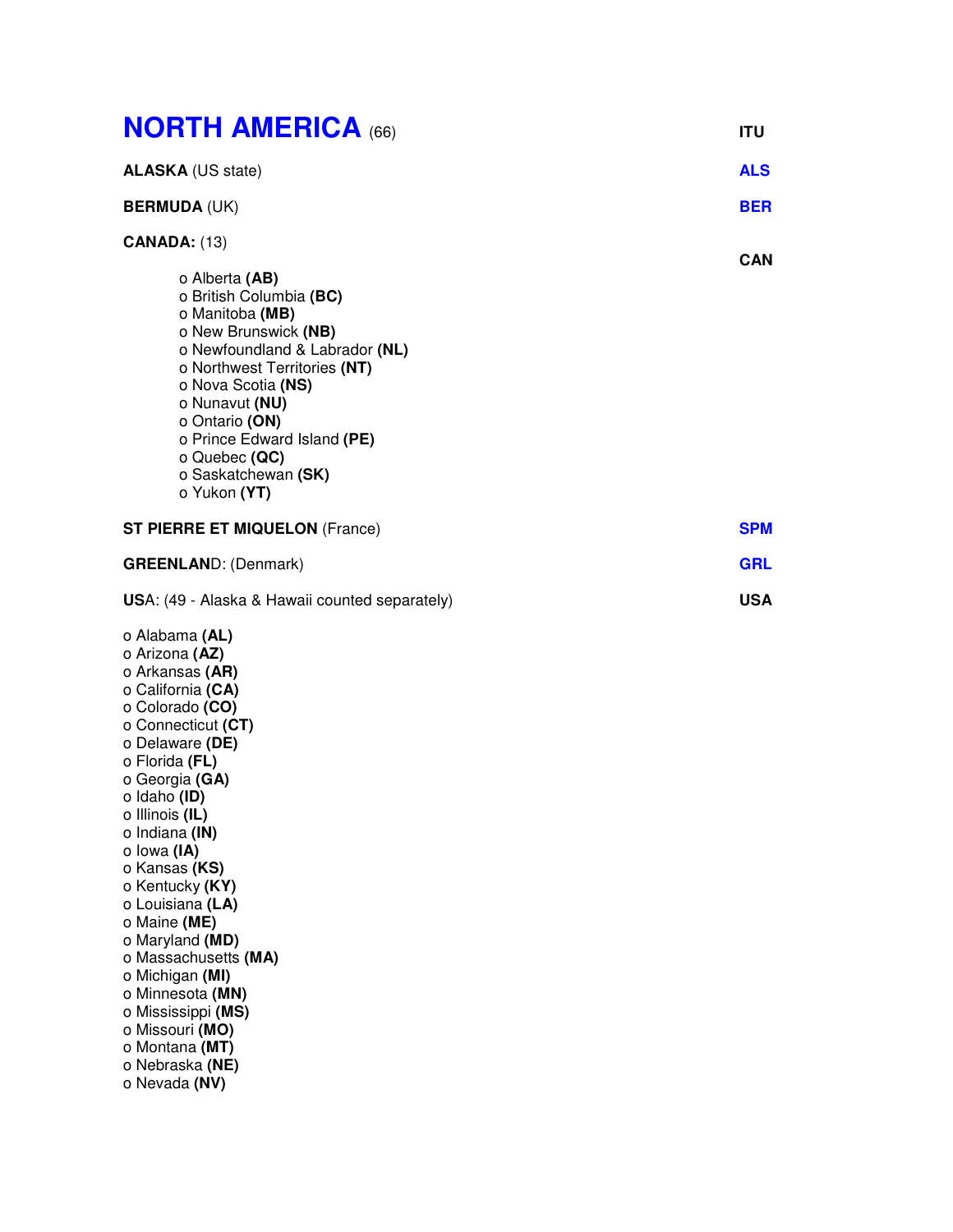## **NORTH AMERICA ( USA CONTINUED)**

o New Hampshire **(NH)** o New Jersey **(NJ)** o New Mexico **(NM)** o New York **(NY)** o North Carolina **(NC)** o North Dakota **(ND)** o Ohio **(OH)** o Oklahoma **(OK)** o Oregon **(OR)** o Pennsylvania **(PA)** o Rhode Island **(RI)** o South Carolina **(SC)** o South Dakota **(SD)** o Tennessee **(TN)** o Texas **(TX)** o Utah **(UT)** o Vermont **(VT)** o Virginia **(VA)** o Washington **(WA)** o Washington/District of Columbia **(DC)** o West Virginia **(WV)** o Wisconsin **(WI)** o Wyoming **(WY)**

### **CENTRAL AMERICA/CARIBBEAN:** (35)

| <b>ANGUILLA</b>              | <b>AIA</b> |
|------------------------------|------------|
| <b>ANTIGUA &amp; BARBUDA</b> | <b>ATG</b> |
| <b>ARUBA</b>                 | <b>ABW</b> |
| <b>BAHAMAS</b>               | <b>BAH</b> |
| <b>BARBADOS</b>              | <b>BRB</b> |
| <b>BELIZE</b>                | <b>BLZ</b> |
| <b>CAYMAN ISLANDS</b>        | <b>CYM</b> |
| <b>COSTA RICA</b>            | <b>CTR</b> |
| <b>CUBA</b>                  | <b>CUB</b> |
| <b>DOMINICA</b>              | <b>DMA</b> |
| <b>DOMINICAN REPUBLIC</b>    | <b>DOM</b> |
| <b>EL SALVADOR</b>           | <b>SLV</b> |
| <b>GRENADA</b>               | <b>GRD</b> |
| <b>GUADELOUPE</b>            | <b>GDL</b> |
| <b>GUATEMALA</b>             | <b>GTM</b> |
| <b>HAITI</b>                 | HTI        |
| <b>HONDURAS</b>              | <b>HND</b> |
| <b>JAMAICA</b>               | <b>JMC</b> |
| <b>MARTINIQUE</b>            | <b>MRT</b> |
| <b>MEXICO</b>                | <b>MEX</b> |
| <b>MONTSERRAT</b>            | <b>MSR</b> |
| <b>NETHERLANDS ANTILLES</b>  | <b>ATN</b> |
| <b>NICARAGUA</b>             | <b>NCG</b> |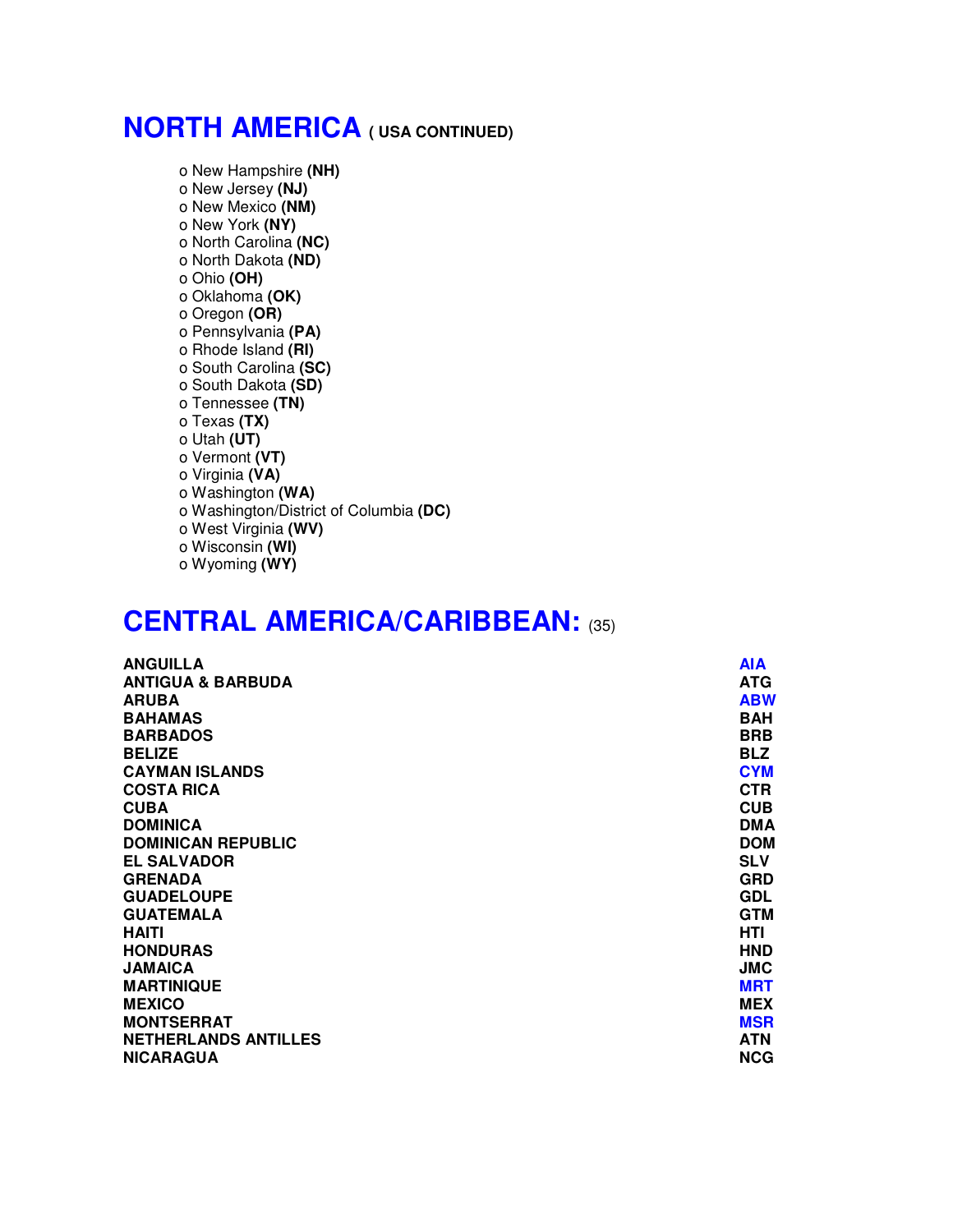# **CENTRAL AMERICA/CARIBBEAN (CONTINUED)**

| <b>PANAMA</b>                                  | <b>PNR</b> |
|------------------------------------------------|------------|
| <b>PUERTO RICO (US COMMONWEALTH)</b>           | <b>PTR</b> |
| <b>SAN ANDRES &amp; PROVIDENCIA (COLOMBIA)</b> | <b>SAP</b> |
| <b>ST BARTHELEMY</b>                           | <b>BAR</b> |
| <b>ST KITTS-NEVIS</b>                          | <b>SCN</b> |
| <b>ST LUCIA</b>                                | <b>LCA</b> |
| <b>ST VINCENT</b>                              | <b>VCT</b> |
| <b>SWAN ISLAND (ISLAS DEL CISNE)(HONDURAS)</b> | <b>SWN</b> |
| <b>TRINIDAD &amp; TOBAGO</b>                   | TRD        |
| <b>TURKS &amp; CAICOS ISLANDS</b>              | <b>TCA</b> |
| <b>VIRGIN ISLANDS (BRITISH)</b>                | <b>VRG</b> |
| <b>VIRGIN ISLANDS (US)</b>                     | <b>VIR</b> |

## **SOUTH AMERICA:** (20)

| <b>ARG</b> |     |
|------------|-----|
| <b>BOL</b> |     |
| <b>BRA</b> | (B) |
| <b>CHL</b> |     |
| <b>CLM</b> |     |
| <b>DES</b> |     |
| <b>EQA</b> |     |
| <b>FLK</b> |     |
| <b>FDN</b> |     |
| <b>GUF</b> |     |
| <b>GAL</b> |     |
| <b>GUY</b> |     |
| <b>ROC</b> |     |
| <b>PRG</b> |     |
| <b>PRU</b> |     |
| <b>PPR</b> |     |
| <b>SUR</b> |     |
| <b>TMV</b> |     |
| <b>URG</b> |     |
| <b>VEN</b> |     |
|            |     |

## **EUROPE:** (63)

| <b>ALBANIA</b>                         | <b>ALB</b> |
|----------------------------------------|------------|
| <b>ANDORRA</b>                         | <b>AND</b> |
| <b>AUSTRIA</b>                         | <b>AUT</b> |
| <b>AZORES (PORTUGAL)</b>               | <b>AZR</b> |
| <b>BEAR ISLAND / BJORNOYA (NORWAY)</b> | <b>BRI</b> |
| <b>BELARUS</b>                         | <b>BLR</b> |
| <b>BELGIUM</b>                         | <b>BEL</b> |
| <b>BALEARIC ISLANDS (SPAIN)</b>        | <b>BAL</b> |
| <b>BOSNIA-HERCEGOVINA</b>              | <b>BIH</b> |
| <b>BULGARIA</b>                        | <b>BUL</b> |
| <b>CORSICA (FRANCE)</b>                | <b>COR</b> |
| <b>CROATIA</b>                         | <b>HRV</b> |
| <b>CZECH REPUBLIC</b>                  | <b>CZE</b> |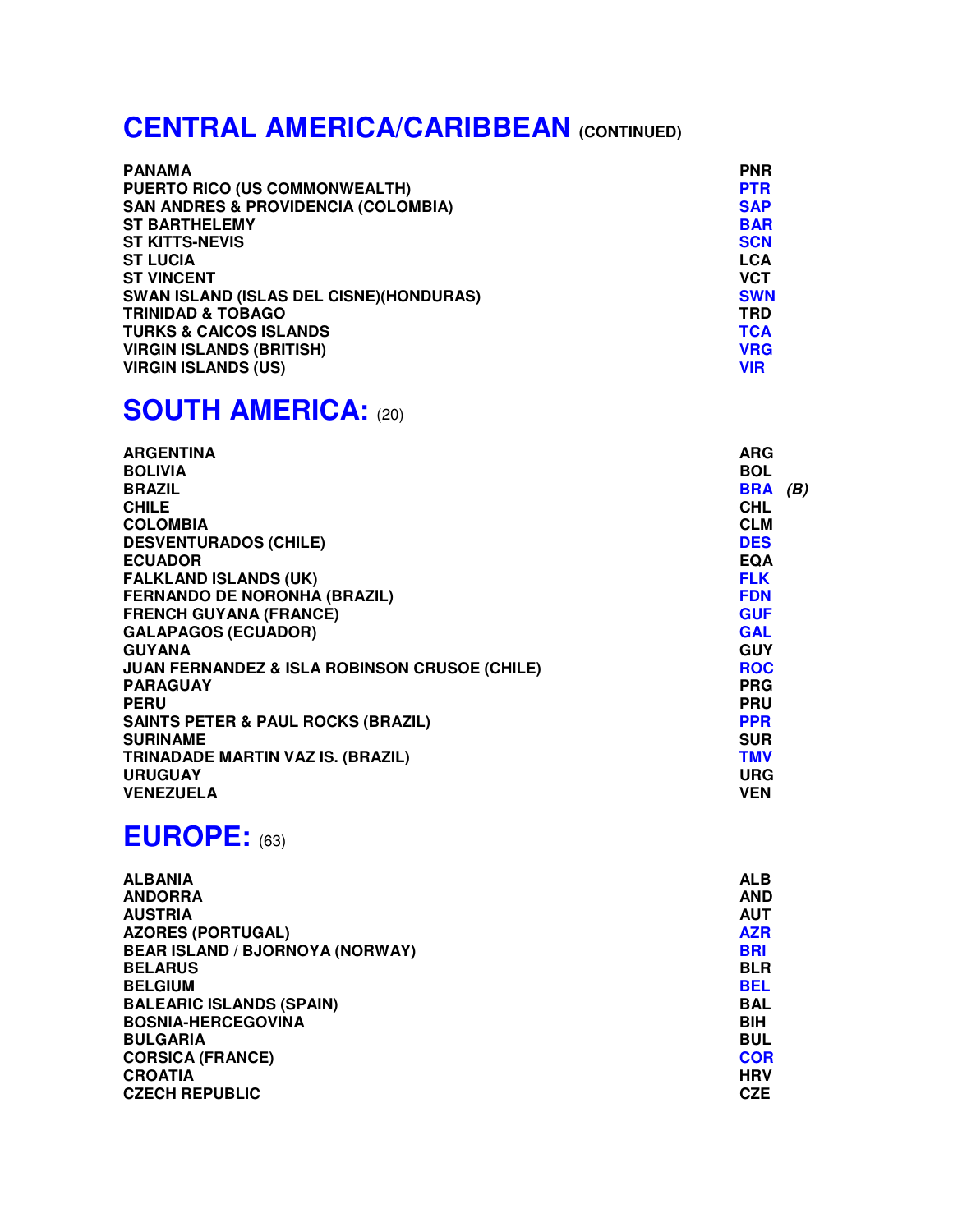# **EUROPE (CONTINUED)**

| <b>DENMARK</b>                 | <b>DNK</b> |     |
|--------------------------------|------------|-----|
| <b>ENGLAND (UK)</b>            | <b>ENG</b> |     |
| <b>ESTONIA</b>                 | <b>EST</b> |     |
| <b>FAROE ISLANDS (DENMARK)</b> | <b>FRO</b> |     |
| <b>FINLAND</b>                 | <b>FIN</b> |     |
| <b>FRANCE</b>                  | <b>FRA</b> | (F) |
| <b>GERMANY</b>                 | <b>DEU</b> | (D) |
| <b>GIBRALTAR (UK)</b>          | <b>GIB</b> |     |
| <b>GREECE</b>                  | <b>GRC</b> |     |
| <b>GUERNSEY (UK)</b>           | <b>GSY</b> |     |
| <b>HUNGARY</b>                 | <b>HNG</b> |     |
| <b>ICELAND</b>                 | <b>ISL</b> |     |
| <b>IRELAND</b>                 | <b>IRL</b> |     |
| <b>ISLE OF MAN (UK)</b>        | <b>IOM</b> |     |
| <b>ITALY</b>                   | $ITA$ (I)  |     |
| <b>JAN MAYEN (NORWAY)</b>      | <b>JMY</b> |     |
| <b>JERSEY (UK)</b>             | <b>JSY</b> |     |
| <b>KALINIGRAD (RUSSIA)</b>     | <b>KAL</b> |     |
| <b>LATVIA</b>                  | <b>LVA</b> |     |
| <b>LIECHTENSTEIN</b>           | <b>LIE</b> |     |
| <b>LITHUANIA</b>               | LTU        |     |
| <b>LUXEMBOURG</b>              | <b>LUX</b> |     |
| <b>MACEDONIA</b>               | <b>MKD</b> |     |
| <b>MALTA</b>                   | <b>MLT</b> |     |
| <b>MOLDOVA</b>                 | <b>MDA</b> |     |
| <b>MONACO</b>                  | <b>MCO</b> |     |
| <b>MONTENEGRO</b>              | <b>MNE</b> |     |
| <b>NETHERLANDS</b>             | <b>HOL</b> |     |
| <b>NORTHERN IRELAND (UK)</b>   | <b>NIR</b> |     |
| <b>NORWAY</b>                  | <b>NOR</b> |     |
| <b>ORKNEY ISLANDS (UK)</b>     | <b>ORK</b> |     |
| <b>POLAND</b>                  | <b>POL</b> |     |
| <b>PORTUGAL</b>                | <b>POR</b> |     |
| <b>ROMANIA</b>                 | <b>ROU</b> |     |
| <b>RUSSIA (EUROPEAN)</b>       | <b>RUS</b> |     |
| <b>SAN MARINO</b>              | <b>SMR</b> |     |
| <b>SARDINIA (ITALY)</b>        | <b>SAR</b> |     |
| <b>SCOTLAND (UK)</b>           | <b>SCT</b> |     |
| <b>SERBIA</b>                  | <b>SRB</b> |     |
| <b>SHETLAND ISLANDS (UK)</b>   | <b>SHE</b> |     |
| <b>SICILY (ITALY)</b>          | <b>SCY</b> |     |
| <b>SLOVAKIA</b>                | <b>SVK</b> |     |
| <b>SLOVENIA</b>                | <b>SVN</b> |     |
| <b>SPAIN</b>                   | <b>ESP</b> | (E) |
| <b>SVALBARD (NORWAY)</b>       | <b>SVB</b> |     |
| <b>SWEDEN</b>                  | <b>SWE</b> | (S) |
| <b>SWITZERLAND</b>             | <b>SUI</b> |     |
| <b>UKRAINE</b>                 | <b>UKR</b> |     |
| <b>VATICAN STATE</b>           | <b>CVA</b> |     |
| <b>WALES (UK)</b>              | <b>WLS</b> |     |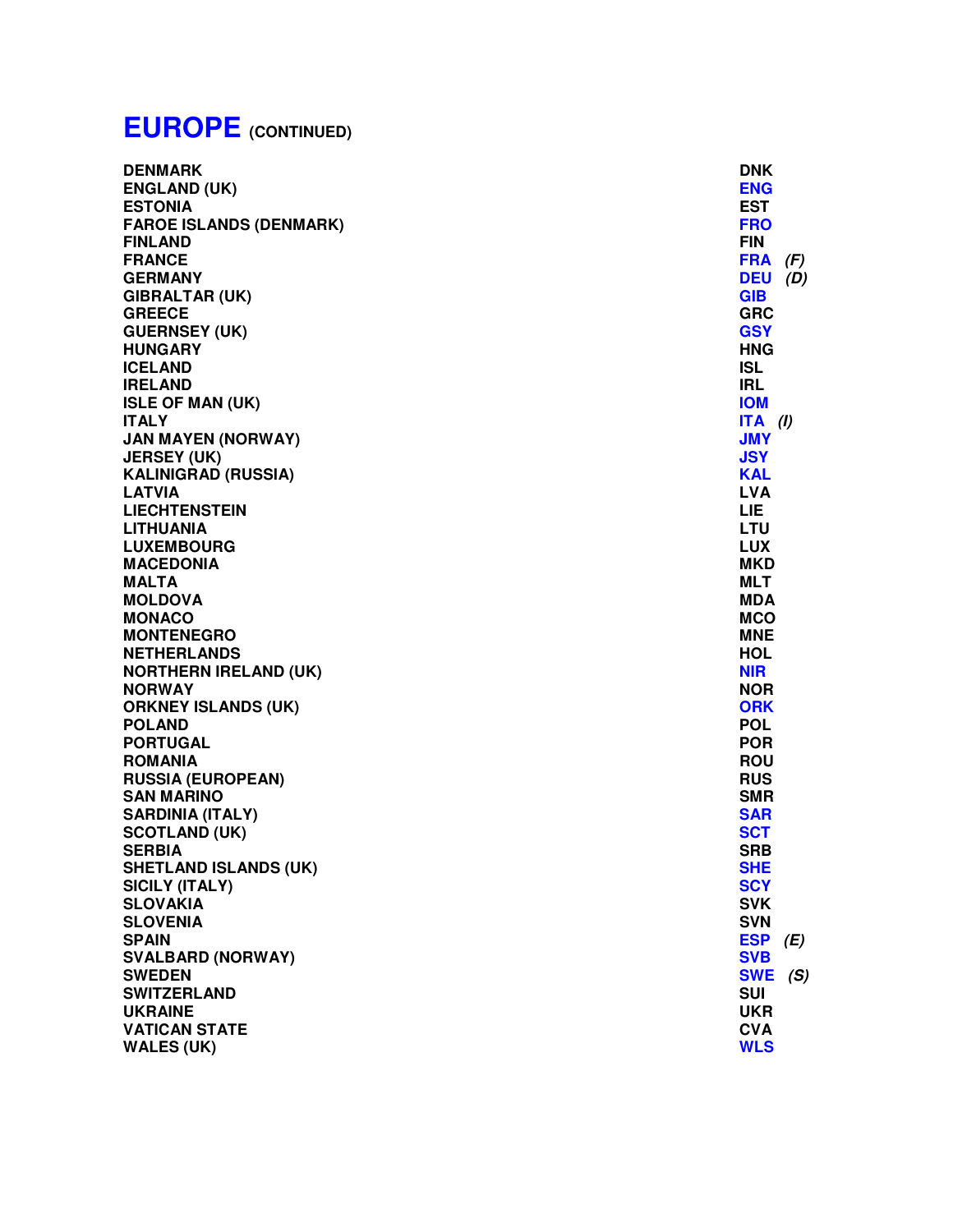# **AFRICA:** (68)

| <b>ALGERIA</b>                  | <b>ALG</b> |
|---------------------------------|------------|
| <b>ANGOLA</b>                   | <b>AGL</b> |
| <b>ASCENSION ISLAND (UK)</b>    | <b>ASC</b> |
| <b>BENIN</b>                    | <b>BEN</b> |
| <b>BOTSWANA</b>                 | <b>BOT</b> |
| <b>BURKINA FASO</b>             | <b>BFA</b> |
| <b>BURUNDI</b>                  | <b>BDI</b> |
| <b>CABINDA (ANGOLA)</b>         | <b>CAB</b> |
| <b>CAMEROON</b>                 | <b>CME</b> |
| <b>CANARY ISLANDS (SPAIN)</b>   | <b>CNR</b> |
| <b>CAPE VERDE</b>               | <b>CPV</b> |
| <b>CENTRAL AFRICAN REPUBLIC</b> | <b>CAF</b> |
|                                 | <b>CEU</b> |
| <b>CEUTA (SPAIN)</b>            |            |
| <b>CHAD</b>                     | <b>TCD</b> |
| <b>COMOROS</b>                  | <b>COM</b> |
| <b>CONGO-BRAZZAVILLE</b>        | <b>COG</b> |
| <b>CONGO-KINSHASA</b>           | <b>COD</b> |
| <b>DJIBOUTI</b>                 | <b>DJI</b> |
| <b>EGYPT</b>                    | <b>EGY</b> |
| <b>EQUATORIAL GUINEA</b>        | <b>GNE</b> |
| <b>ERITREA</b>                  | ERI        |
| <b>ETHIOPIA</b>                 | <b>ETH</b> |
| <b>EUROPA ISLAND (FRANCE)</b>   | <b>EUR</b> |
| <b>GABON</b>                    | <b>GAB</b> |
| <b>GAMBIA</b>                   | <b>GMB</b> |
| <b>GHANA</b>                    | <b>GHA</b> |
| <b>GLORIEUSE ISLAND</b>         | <b>GLO</b> |
| <b>GUINEA</b>                   | <b>GUI</b> |
| <b>GUINEA-BISSAU</b>            | <b>GNB</b> |
| <b>IVORY COAST</b>              | <b>CTI</b> |
| <b>JUAN DE NOVA ISLAND</b>      | <b>JDN</b> |
| <b>KENYA</b>                    | <b>KEN</b> |
| <b>LESOTHO</b>                  | <b>LSO</b> |
| <b>LIBERIA</b>                  | <b>LBR</b> |
| <b>LIBYA</b>                    | <b>LBY</b> |
| <b>MADAGASCAR</b>               | <b>MDG</b> |
| <b>MADEIRA (PORTUGAL)</b>       | <b>MDR</b> |
| <b>MALAWI</b>                   | <b>MWI</b> |
| <b>MALI</b>                     | <b>MLI</b> |
| <b>MAURITANIA</b>               | <b>MTN</b> |
| <b>MAURITIUS</b>                | <b>MAU</b> |
| <b>MAYOTTE</b>                  | <b>MYT</b> |
|                                 | <b>MEL</b> |
| <b>MELILLA (SPAIN)</b>          |            |
| <b>MOROCCO</b>                  | <b>MRC</b> |
| <b>MOZAMBIQUE</b>               | <b>MOZ</b> |
| <b>NAMIBIA</b>                  | <b>NMB</b> |
| <b>NIGER</b>                    | <b>NGR</b> |
| <b>NIGERIA</b>                  | <b>NIG</b> |
| <b>REUNION</b>                  | <b>REU</b> |
| <b>RWANDA</b>                   | <b>RRW</b> |
| <b>SAO TOME E PRINCIPE</b>      | <b>STP</b> |
| <b>SENEGAL</b>                  | <b>SEN</b> |
| <b>SEYCHELLES</b>               | <b>SEY</b> |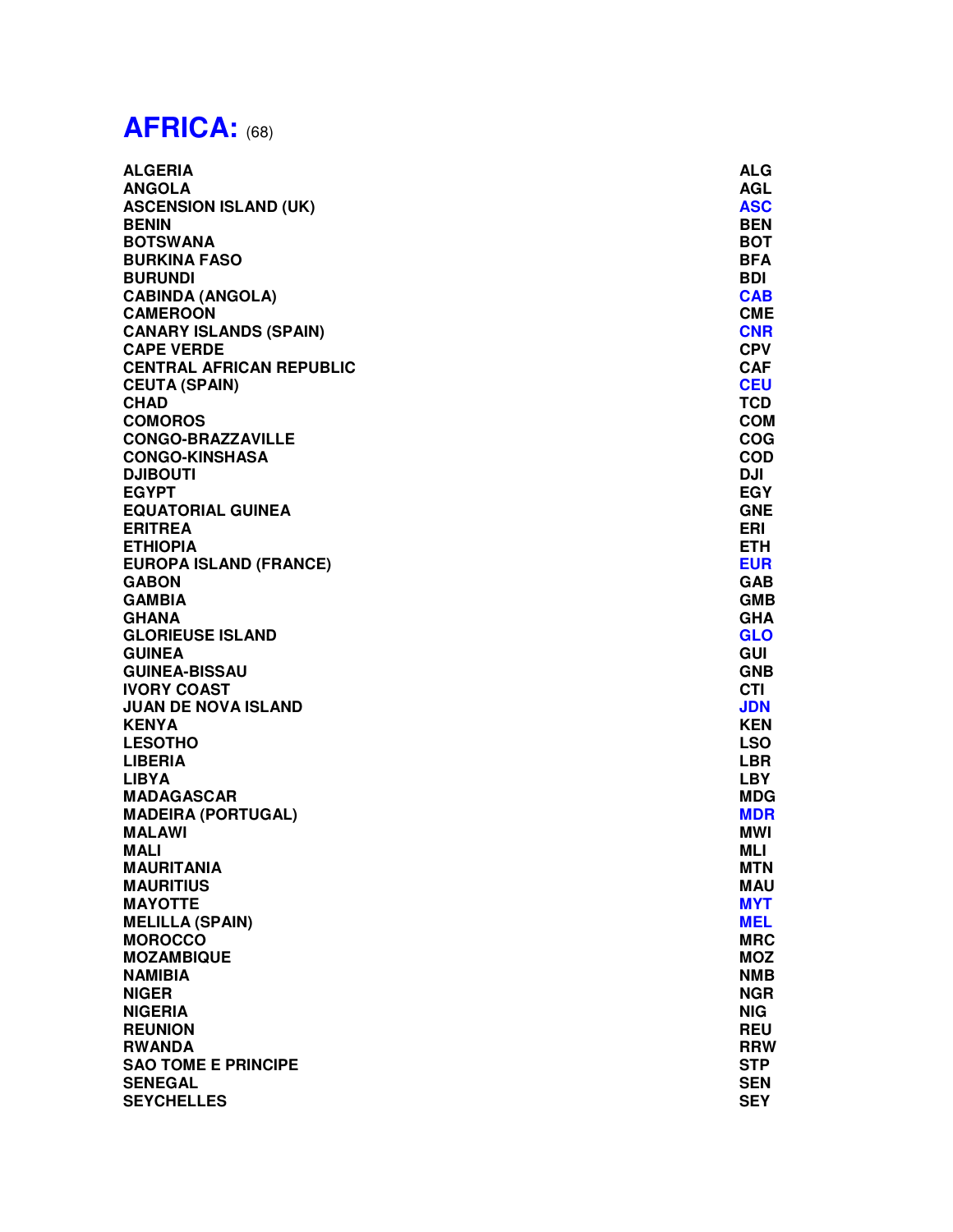# **AFRICA (CONTINUED)**

| <b>SIERRA LEONE</b>          | <b>SRL</b> |
|------------------------------|------------|
| <b>SOMALIA</b>               | <b>SOM</b> |
| <b>SOUTH AFRICA</b>          | <b>AFS</b> |
| <b>ST HELENA (UK)</b>        | <b>SHN</b> |
| <b>SUDAN</b>                 | <b>SDN</b> |
| <b>SWAZILAND</b>             | <b>SWZ</b> |
| <b>TANZANIA</b>              | <b>TZA</b> |
| <b>TOGO</b>                  | TGO        |
| <b>TRISTAN DA CUNHA (UK)</b> | <b>TRC</b> |
| <b>TROMELIN ISLAND</b>       | <b>TRO</b> |
| <b>TUNISIA</b>               | <b>TUN</b> |
| <b>UGANDA</b>                | <b>UGA</b> |
| <b>WESTERN SAHARA</b>        | <b>AOE</b> |
| <b>ZAMBIA</b>                | <b>ZMB</b> |
| <b>ZIMBABWE</b>              | <b>ZWE</b> |

## **ASIA:** (60)

| AFGHANISTAN                                  | <b>AFG</b>        |
|----------------------------------------------|-------------------|
| <b>ANDAMAN &amp; NICOBAR ISLANDS (INDIA)</b> | <b>ANI</b>        |
| <b>ARMENIA</b>                               | <b>ARM</b>        |
| <b>AZERBAIJAN</b>                            | <b>AZE</b>        |
| <b>BAHRAIN</b>                               | <b>BHR</b>        |
| <b>BANGLADESH</b>                            | <b>BGD</b>        |
| <b>BHUTAN</b>                                | <b>BTN</b>        |
| <b>BRUNEI</b>                                | <b>BRU</b>        |
| <b>CAMBODIA</b>                              | <b>CBG</b>        |
| <b>CHINA (PRC)</b>                           | <b>CHN</b>        |
| <b>CHRISTMAS ISLAND (AUSTRALIA)</b>          | <b>CHR</b>        |
| <b>COCOS (KEELING) ISLANDS (AUSTRALIA)</b>   | <b>ICO</b>        |
| <b>CYPRUS</b>                                | <b>CYP</b>        |
| DIEGO GARCIA (BIOT) (UK)                     | <b>DGA</b>        |
| <b>GEORGIA</b>                               | <b>GEO</b>        |
| <b>INDIA</b>                                 | <b>IND</b>        |
| <b>INDONESIA</b>                             | <b>INS</b>        |
| <b>IRAN</b>                                  | <b>IRN</b>        |
| <b>IRAQ</b>                                  | <b>IRQ</b>        |
| <b>ISRAEL</b>                                | <b>ISR</b>        |
| <b>JAPAN</b>                                 | <b>JPN</b><br>(J) |
| <b>JORDAN</b>                                | <b>JOR</b>        |
| <b>KAZAKHSTAN</b>                            | <b>KAZ</b>        |
| <b>KOREA, NORTH</b>                          | <b>KRE</b>        |
| <b>KOREA, SOUTH</b>                          | <b>KOR</b>        |
| <b>KUWAIT</b>                                | <b>KWT</b>        |
| <b>KIRGHIZISTAN</b>                          | <b>KGZ</b>        |
| <b>LAOS</b>                                  | <b>LAO</b>        |
| <b>LEBANON</b>                               | <b>LBN</b>        |
| <b>MALAYSIA</b>                              | <b>MLA</b>        |
| <b>MALDIVES</b>                              | <b>MLD</b>        |
| <b>MINAMI TORI SHIMA (JAPAN)</b>             | <b>MTS</b>        |
| <b>MONGOLIA</b>                              | <b>MNG</b>        |
| <b>MYANMAR (BURMA)</b>                       | <b>BRM</b>        |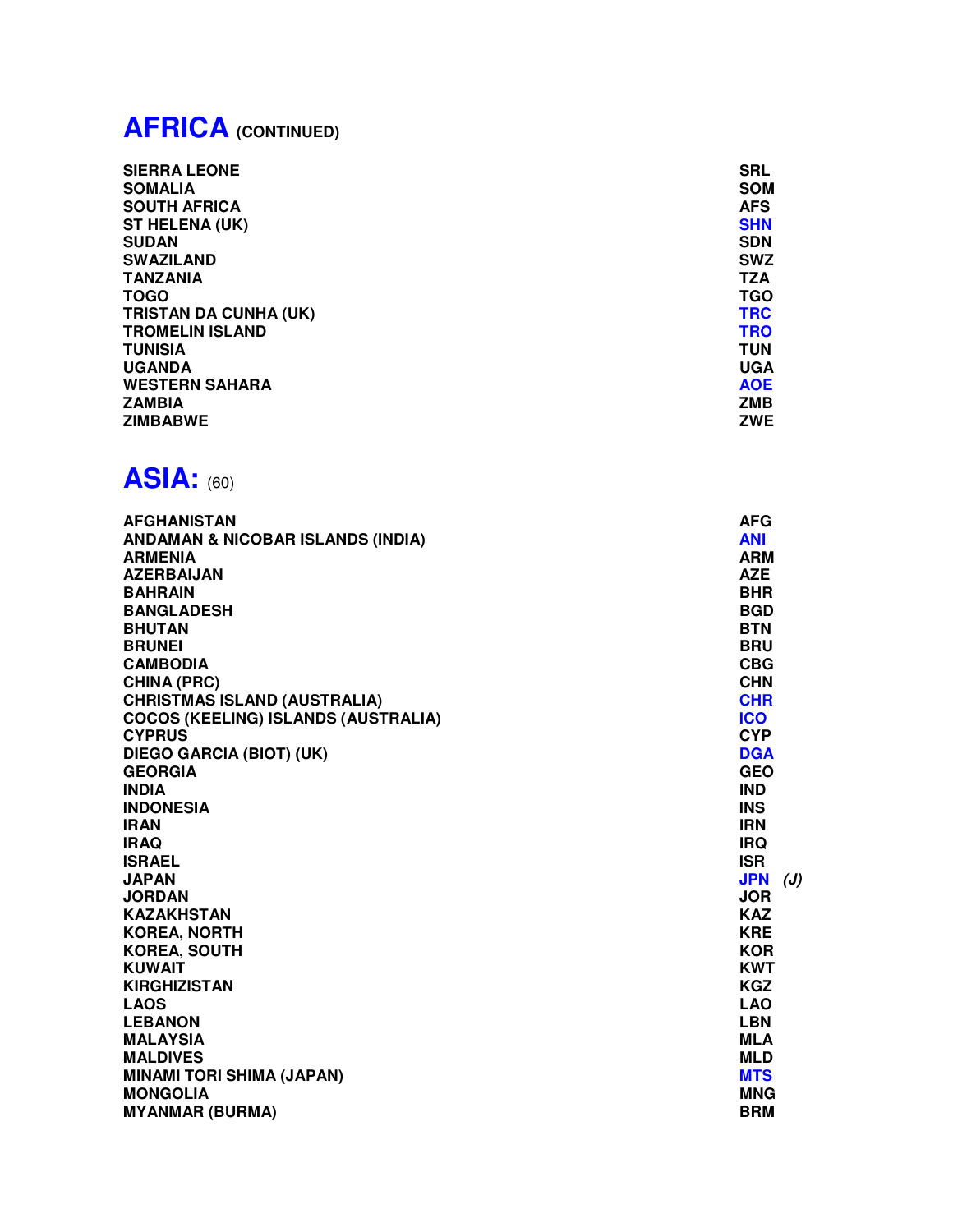## **ASIA (CONTINUED)**

| <b>NAKHICHEVAN (AZERBAIJAN)</b>           | <b>NAK</b> |
|-------------------------------------------|------------|
| <b>NEPAL</b>                              | <b>NPL</b> |
| <b>OGASAWARA (JAPAN)</b>                  | <b>OGA</b> |
| <b>OKINO TORI SHIMA (JAPAN)</b>           | <b>OTS</b> |
| <b>OMAN</b>                               | <b>OMA</b> |
| <b>PAKISTAN</b>                           | <b>PAK</b> |
| <b>PHILIPPINES</b>                        | <b>PHL</b> |
| <b>QATAR</b>                              | <b>QAT</b> |
| <b>RUSSIA (EASTERN)</b>                   | <b>RSE</b> |
| <b>RYUKYU ISLANDS</b>                     | <b>RYI</b> |
| <b>SAUDI ARABIA</b>                       | <b>ARS</b> |
| <b>SINGAPORE</b>                          | <b>SNG</b> |
| <b>SPRATLEY ISLANDS</b>                   | <b>SPR</b> |
| <b>SRI LANKA</b>                          | <b>CLN</b> |
| <b>SYRIA</b>                              | <b>SYR</b> |
| <b>TAJIKISTAN</b>                         | <b>TJK</b> |
| <b>TAIWAN (ROC)</b>                       | <b>TWN</b> |
| <b>THAILAND</b>                           | <b>THA</b> |
| <b>TIMOR</b>                              | <b>TMP</b> |
| <b>TURKEY</b>                             | <b>TUR</b> |
| <b>TURKMENISTAN</b>                       | <b>TKM</b> |
| UNITED ARAB EMIRATES                      | <b>UAE</b> |
| <b>UZBEKISTAN</b>                         | <b>UZB</b> |
| <b>VIETNAM</b>                            | <b>VTN</b> |
| <b>VOLCANO ISLANDS / IWO JIMA (JAPAN)</b> | <b>VOI</b> |
| <b>YEMEN</b>                              | <b>YEM</b> |

#### **OCEANIA:** (49)

#### **AUSTRAL ISLANDS (FRANCE)** AUII AUI **AUSTRALIA** (8) **AUS**

o Australian Capital Territory (Canberra) **(AT)** o New South Wales **(NW)** o Northern Territory **(NN)** o Queensland **(QD)** o South Australia **(SA)** o Tasmania **(TA)** o Victoria **(VI)** o Western Australia **(WE)**

| <b>CLIPPERTON (FRANCE)</b>         | <b>CLI</b> |
|------------------------------------|------------|
| <b>COOK ISLANDS (NORTHERN)</b>     | <b>CKH</b> |
| <b>COOK ISLANDS (SOUTHERN)</b>     | <b>CKS</b> |
| <b>EASTER ISLAND (CHILE)</b>       | <b>PAQ</b> |
| FIJI                               | <b>FJI</b> |
| <b>GUAM (US)</b>                   | <b>GUM</b> |
| <b>HAWAII (US STATE)</b>           | <b>HWA</b> |
| <b>HOWLAND &amp; BAKER ISLANDS</b> | <b>HWL</b> |
| <b>JARVIS</b>                      | <b>JAR</b> |
| <b>JOHNSTON ISLAND (US)</b>        | <b>JON</b> |
| <b>KIRIBATI</b>                    | <b>KIR</b> |
| <b>LINE ISLANDS (NORTH)</b>        | <b>LIN</b> |
|                                    |            |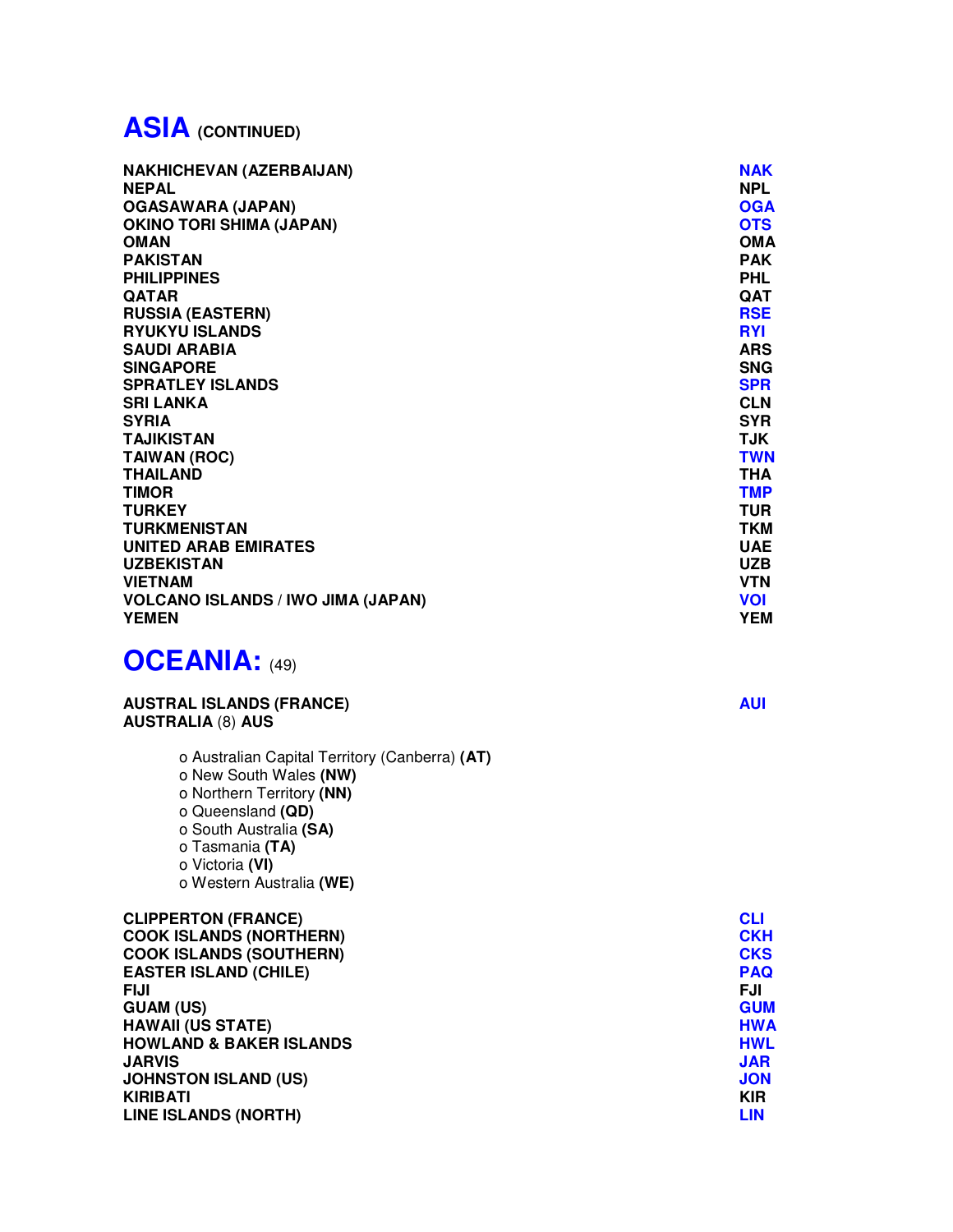## **OCEANIA (CONTINUED)**

| <b>LINE ISLANDS (SOUTH)</b>              | <b>LIS</b> |
|------------------------------------------|------------|
| <b>LORD HOWE ISLAND (AUSTRALIA)</b>      | <b>LHI</b> |
| <b>MARQUESAS ISLANDS (FRANCE)</b>        | <b>MAR</b> |
| <b>MARSHALL ISLANDS</b>                  | <b>MHL</b> |
| <b>MIDWAY ISLAND (US)</b>                | <b>MDW</b> |
| <b>MICRONESIA</b>                        | <b>FSM</b> |
| <b>NAURU</b>                             | <b>NRU</b> |
| <b>NEW CALEDONIA (FRANCE)</b>            | <b>NCL</b> |
| <b>NEW ZEALAND</b>                       | <b>NZL</b> |
| <b>NIUE ISLAND</b>                       | <b>NIU</b> |
| <b>NORFOLK ISLAND (AUSTRALIA)</b>        | <b>NFK</b> |
| <b>NORTHERN MARIANA ISLANDS (US)</b>     | <b>MRA</b> |
| <b>PALAU</b>                             | <b>PLW</b> |
| <b>PALMYRA</b>                           | <b>PLM</b> |
| <b>PAPUA NEW GUINEA</b>                  | <b>PNG</b> |
| <b>PHOENIX ISLANDS</b>                   | <b>PHX</b> |
| PITCAIRN ISLAND (UK)                     | <b>PTC</b> |
| <b>SAMOA, AMERICAN (US)</b>              | <b>SMA</b> |
| <b>SAMOA, WESTERN</b>                    | <b>SMO</b> |
| <b>SOCIETY ISLANDS (TAHITI) (FRANCE)</b> | <b>OCE</b> |
| <b>SOLOMON ISLANDS</b>                   | <b>SLM</b> |
| <b>TOKELAU</b>                           | <b>TKL</b> |
| <b>TONGA</b>                             | <b>TON</b> |
| <b>TUAMOTU ARCHIPELAGO (FRANCE)</b>      | <b>TUA</b> |
| <b>TUVALU</b>                            | <b>TUV</b> |
| <b>VANUATU</b>                           | <b>VUT</b> |
| <b>WAKE ISLAND (US)</b>                  | <b>WAK</b> |
| <b>WALLIS ET FUTUNA (FRANCE)</b>         | <b>WAL</b> |

### **ANTARCTICA:** (5)

| <b>ANTARTCTICA MAINLAND</b>    | ATA             |
|--------------------------------|-----------------|
| <b>SOUTH GEORGIA (UK)</b>      | <b>VPG</b>      |
| <b>SOUTH ORKNEY IS. (UK)</b>   | VP <sub>0</sub> |
| <b>SOUTH SANDWICH IS. (UK)</b> | <b>VPS</b>      |
| <b>SOUTH SHETLAND IS. (UK)</b> | <b>VPH</b>      |

## **INTERNATIONAL WATERS: (7)**

NOTE: This category covers artificial structures offshore (oil drilling platforms, ships, etc.) It does not include islands, either man-made or natural.

| <b>XOF</b> |
|------------|
| <b>XOA</b> |
| <b>XOC</b> |
| <b>XOE</b> |
| <b>XON</b> |
| <b>XOP</b> |
| <b>XOS</b> |
|            |